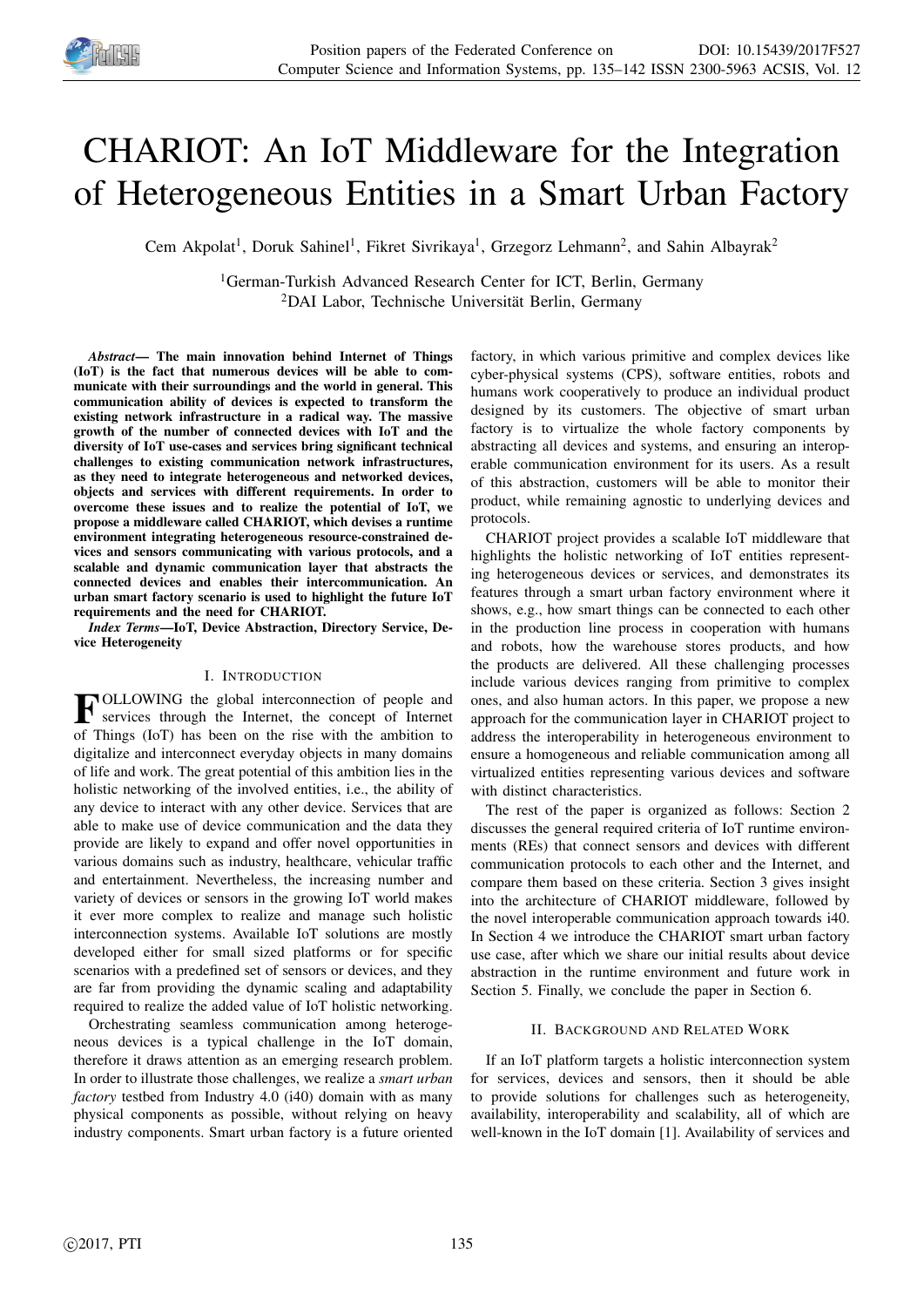devices either as software or hardware, and the trusted (nonmodified) data availability at each layer of IoT must be guaranteed in such a platform. The increase in device heterogeneity necessitates not only interoperable communication among the heterogeneous devices, but also an abstraction of devices, so that the platform is agnostic to underlying devices and protocols. Life-cycle management of each service and device, including continuous monitoring, control and configuration, has to be carried out to maintain interoperability in such platforms. Finally, IoT platforms should also be designed in a scalable way, so that it is possible to add new devices and services without imposing a challenge on existing services while adapting itself to resource-constrained and resource-rich situations. For a detailed analysis of IoT platforms, the readers are encouraged to check [2].

IoT platforms are composed of many layers such as objects (device layer), object abstraction, service management, application layer and business layers [1], each of which plays a special role and performs specific tasks. The first interaction with devices occurs in the device layer, where the data are collected from attached sensors or devices and then are transmitted to the upper layers through IoT Runtime Environment (RE). IoT RE is an important component of CHARIOT, which should act as a bridge between IoT devices and the middleware. In this section, we identify available IoT REs that we believe are most suitable to CHARIOT middleware and evaluate their capabilities that should cover the following aspects: Modularity, scalability, i.e., the capability of running on a wide range of resource-constrained and non-resource constrained platforms, holistic view of the connected devices, full device abstraction and compatibility with common IoT communication protocols, unified API to access devices from IoT apps, openness, automatic app loads and updates, platform-independence, and access management to apps and devices.

Eclipse Kura [3] offers a general middleware and application container for IoT RE services. It provides a manageable and intelligent RE, on which running applications can aggregate data and share them securely with a cloud platform. IoT REs have a requirement of being able to run on any IoT device, and Kura fulfills this requirement to some extent by being able to run on various platforms such as mobile devices, desktop, wearables and Raspberry PI [2]. Kura is a Java-based platform built on top of the Open Service Gateway Initiative (OSGi) framework; therefore, it is compatible with Windows and Linux and other operating systems for which Java is available. To summarize, Kura can run on resource-constrained devices, but there is a limitation due to OSGi.

Kura offers many services for IoT devices. I/O services enable access to the underlying hardware, then the data collected from the hardware can be saved, forwarded and published at the IoT RE with data services. Kura enables direct communication with cloud platforms, and remote management feature of Kura makes it possible to manage IoT apps via MQTT protocol. Networking Service provides an API that possesses enhanced routing and networking capabilities to abstract many communication technologies such as Ethernet, Wi-Fi, and cellular networks. Last but not least, Watchdog Service monitors critical components and undertakes failure detection. The main focus of the Kura project is to bind sensors and actuators, collect data and transfer it to the cloud. It cannot satisfy CHARIOT requirements mentioned in Section III, as it is not scalable enough, the development of a device driver is not well-documented and the provided interface for devices is not user-friendly.

Alljoyn [4] is one of the emerging frameworks in IoT domain and it offers an open source framework that provides interoperability among heterogeneous devices, execution of distributed applications and dynamic composition of proximal networks. Furthermore, Alljoyn's framework targets a standard communication in mobile P2P systems. Discovering proximal devices and applications, adapting the framework based on the device characteristics, providing many connectivity technologies such as Bluetooth and Wi-Fi, and ensuring interoperability between distinct operating systems are some of the prominent features of Alljoyn. That being said, Alljoyn has some limitations to be used in a holistic IoT platform design, such as not being scalable enough to manage large scale smart IoT objects, not being able to manage big data storage and realtime analytics, and no support for the connection of devices residing under different subnets, meaning that all devices should reside under the same local network. Furthermore, a central thing manager does not exist and all nodes should connect to each other, leading to a likely increase in delay and non-reliable communication.

IoTivity [5] is an open source project aiming to enable seamless and secure device-to-device (D2D) connectivity in IoT ecosystem that is mainly supported by Samsung and Intel. The core motivation behind the IoTivity project is to bring together the open source community to speed up the creation of new framework and services required to bind the IoT devices. Its architecture provides various communication mechanisms, ensures security and identity, defines object models and APIs, guarantees interoperability between devices and applications, and connects all possible devices ranging from simple wearables up to smart cars.

The framework model of IoTivity comprises of four essential blocks: discovery, data transmission, data management and device management. Multiple discovery mechanisms for devices and resources in proximity and remotely are supported. Information exchange and control messages rely on a messaging and streaming model. Aggregation, storage and analysis of data from devices are carried out to manage the data, and device configuration, provisioning and diagnostic of devices are handled via device management module. IoTivitiy offers two different environments, one for resource-constrained and another for resource-rich devices. It runs on various operating systems such as Android, Linux, Arduino, Tizen, and Windows.

IoTivity platform is designed as connectivity-agnostic with the aid of the abstraction of connectivity layer, i.e., it supports wired and wireless connection technologies such as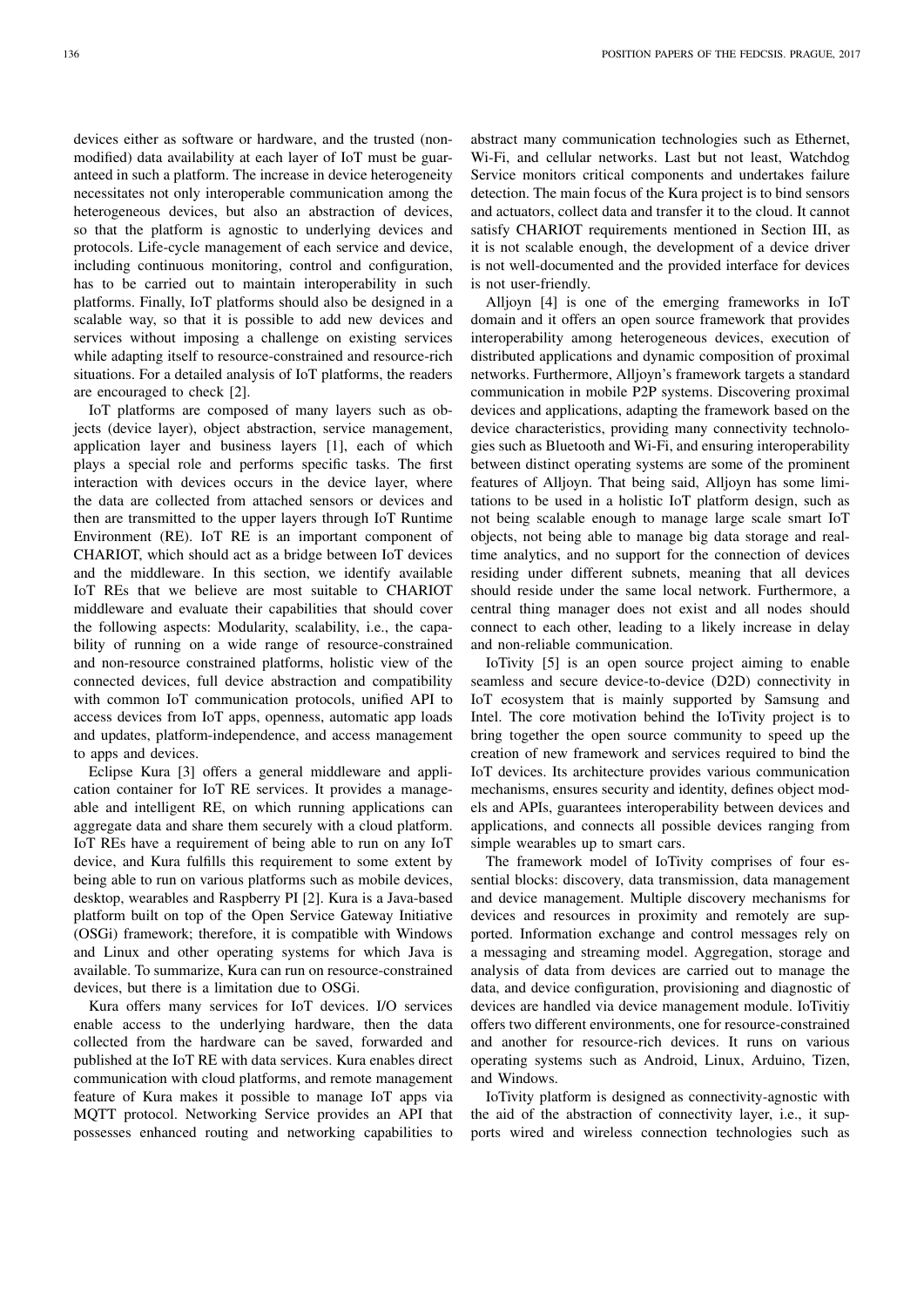

Figure 1: High-Level System Architecture of CHARIOT Middleware

Wi-Fi, Ethernet, Bluetooth-Low-Energy (BLE), Near-Field-Communication (NFC). Connectivity-agnostic layer of IoTivitiy makes it favorable in comparison to other platforms; however, it still does not conform to the desired CHARIOT middleware needs, as it only focuses on D2D communication and does not consider how an added value can be created from these interconnected devices via novel applications.

IOLITE is a Smart Home - Smart Building platform, providing the foundation for an open smart home ecosystem [6]. It offers the possibility to integrate devices of many kinds and to use them in a variety of applications in a wide variety of ways. IOLITE itself is a closed source environment but offers several APIs for extending the platform (i.e., an interface for developing apps to control the system as well as extension points for supplying new drivers for devices and sensors, if not already provided). The main features that characterize the IOLITE Platform are open SDKs for extension, offline capability, support for different user types, smartness, adaptivity, extensibility with new apps and drivers, and a customizable and modular structure.

Even though IOLITE is orginally designed for smart home environment, its flexible architecture enables the integration of new custom devices, thus its usage area can be expanded to other IoT domains. Furthermore, IOLITE abstracts all heterogeneous devices and represents them with a common device model in its ecosystem. Through this abstracted device model, CHARIOT middleware does not have to deal with the issues stemming from device heterogeneity. IOLITE RE differs from the other analyzed REs by providing a user-friendly platform, user management for devices that can enable access rights management, and an app-store that enables deploying many applications that can make use of the properties of the connected devices. Moreover, IOLITE provides a unified programming interface that makes the implementation of a driver and an application quite simple. Last but not least, the automatic update feature of IOLITE is seamlessly operated without touching any configuration file, once the new version is available.

## III. CHARIOT ARCHITECTURE

CHARIOT offers an IoT middleware that encompasses many layers ranging from device layer to service layer. Device layer behaves as an IoT gateway for various devices that communicate with different protocols, and abstracts device features for other layers. The communication layer provides reliable communication for the services that represent devices, and enables device querying through their semantic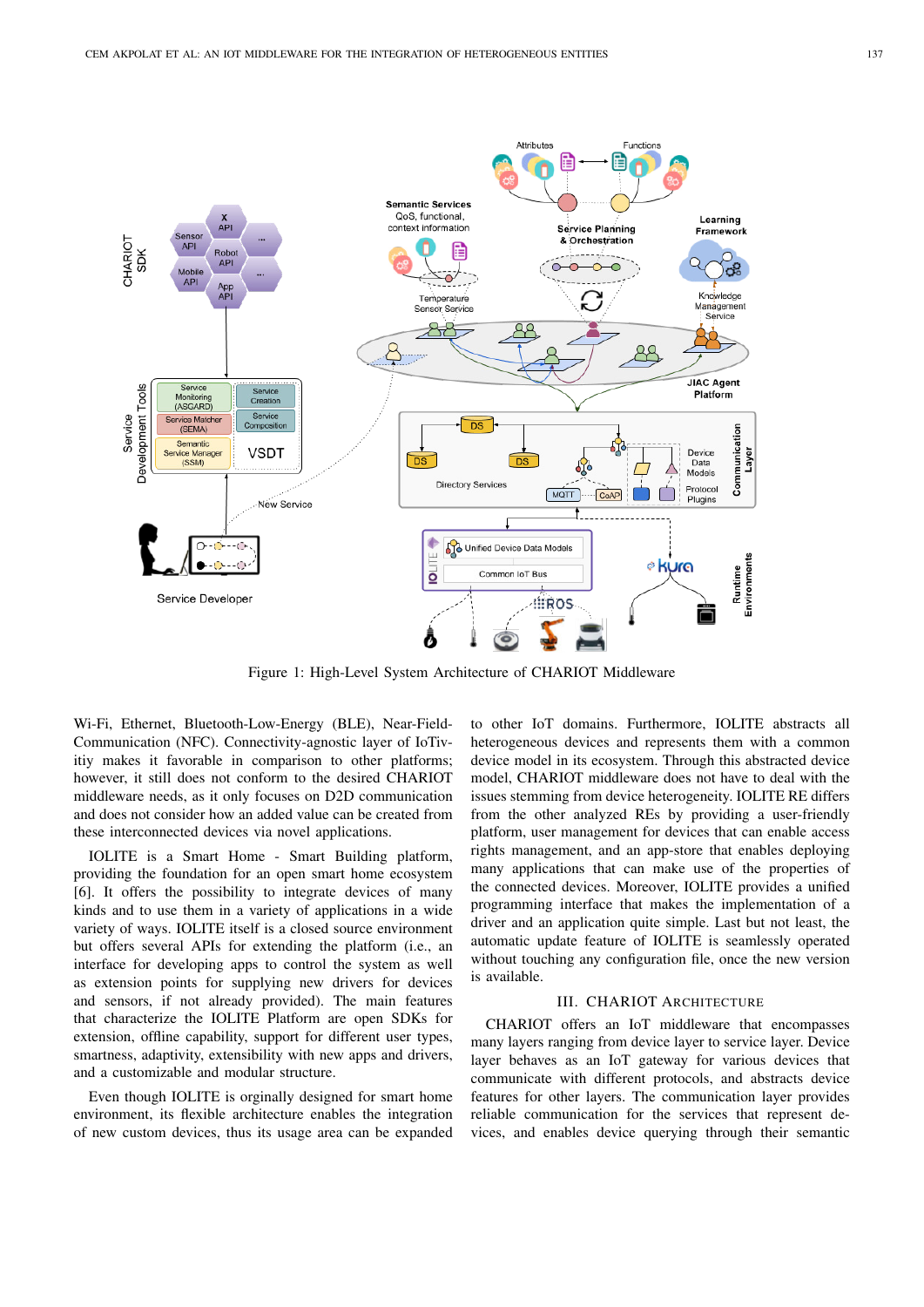service descriptions. These descriptions are recognized by the semantic service layer of CHARIOT. The management and orchestration of semantic services is carried out by the service planning and orchestration component. This component offers context- and location-aware and error-resistant planning for operations by continuously monitoring QoS parameters of services and by reacting to the dynamic changes that occur, for instance, in case of a service-chain crash. This highly dynamic environment requires autonomous and adaptive behaviors for services, which is provided in CHARIOT by the knowledge management layer. Knowledge management layer adds learning capability to services and makes it possible to transfer the obtained knowledge among the services. The protection of those services and their access to the devices are carried out by the security layer that manages the access control mechanism.

To improve the ease of use for an IoT platform, an extendible platform is required in addition to the above mentioned constructive layers. CHARIOT middleware provides an SDK that facilitates the integration of any device ranging from primitive to sophisticated device, software entities to human actors, and a number of software development tools that deal with the monitoring, maintenance and control of those services. All these layers and tools are designed on top of an agent platform that forms a distributed service structure. The architecture of CHARIOT, which covers all layers and tools, is presented in Figure 1.

As mentioned above, one of the essential goals of CHAR-IOT is to highlight the holistic networking of IoT entities representing devices or services on the platform with deviceheterogeneity support and ensure their continuous availability. In this study, we focus on the RE and communication layer of CHARIOT middleware, where device heterogeneity and scalability are ensured.

#### *A. Runtime Environment*

CHARIOT uses IOLITE as an RE to interact with IoT devices, as mentioned in Section 2. In this section, we explain how device integration into CHARIOT middleware is achieved by using IOLITE. The integration of devices over IOLITE in CHARIOT middleware requires two steps from the device layer perspective. First, the device drivers implemented for IOLITE are integrated and then the integration of IOLITE RE to CHARIOT middleware via Message Bus Protocol is carried out as described below:

*1) Device Driver Development and Integration:* The realization of smart factory use case scenario requires the development of a number of special drivers for sensors and actuators. During the driver development phase, first the feature of the devices and the supported communication protocols are identified. As the communication protocol varies from device to device, i) RE should be capable of extending itself to support different communication protocols such as Wi-Fi, BLE, Zigbee. ii) The data transmission between device and RE has to be solved by supporting different data transmission protocols like CoAP, MQTT, REST, SNMP, ModBus, TCP, UDP. iii) Through the established communication and data

transmission in XML, JSON or another format between RE and device, device functionalities can be mapped to RE device model concept, thus abstracting it for the upper layers.



Figure 2: Integration of RE to Chariot Communication Layer

*2) Integration to CHARIOT Middleware:* The futureoriented IoT middleware needs a system in which IoT devices represented by software entities should interact with each other to create new value-added services and apps. The creation of this interaction environment necessitates first the integration between REs and CHARIOT middleware to map the physical devices to their virtual entities. All these communication processes and seamless integration would be performed through Message Bus. To build a bridge between RE and CHARIOT middleware over the Message Bus, a proxy RE application, depicted in Figure 2, is required in order to initiate the communication to CHARIOT communication layer and later to transmit devices' data and their models. This initiation message should include RE identifier, its device identifier and device property identifiers. In case the value of device property is accessed, these three identifiers have to be provided to access the device with another message type, which will be defined in the system architecture.

The massive data generation from devices, their analysis and the extraction of valuable information to optimize the processes in the smart factory may overstretch the limits of CHARIOT cloud and it might be possible that the minimum latency required in certain smart factory scenarios cannot be guaranteed. To address this issue, the proxy RE app will transfer some service functionalities using fog computing approach [7] to the device layer, i.e., to the RE that serves as an IoT gateway, to decrease the latency and enable data processing at the edge without transmitting the data to the cloud. With the help of this approach, IoT RE itself would be responsible to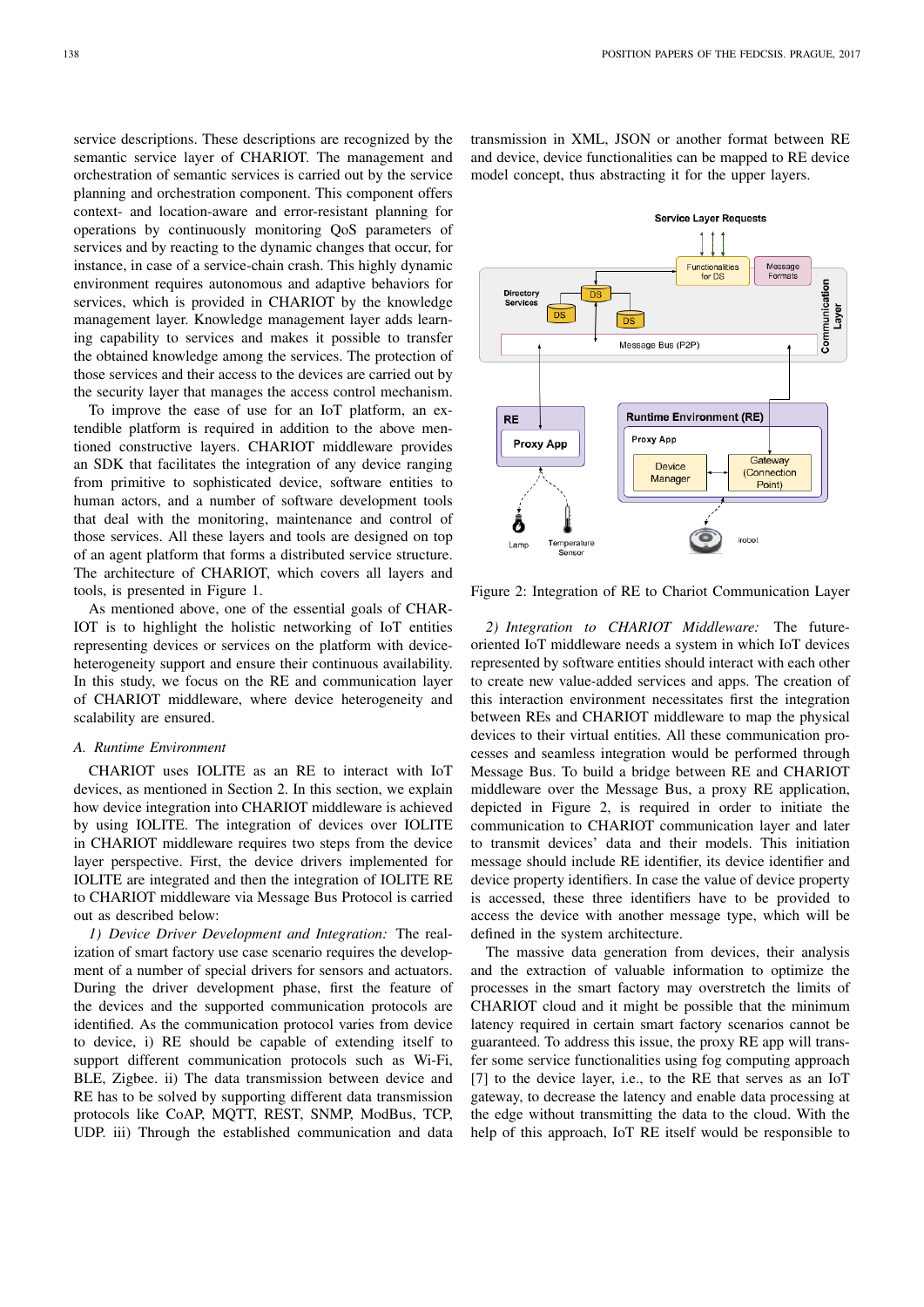decide for the amount of data to be stored from the devices, the frequency of data updates, registration and removal of devices, etc. In case communication between two IoT-REs is needed, it can be established via P2P communication.

## *B. Ensuring Interoperability in Communication Layer*

Communication layer in CHARIOT matches incoming service requests with relevant IoT entities, and it promises scalable communication between different REs to enable P2P links between IoT devices. Three different software modules are provided to CHARIOT developers in the communication layer, so that they can interconnect all high-layer services to lowlayer devices and entities regardless of what communication protocols they use and the environment in which an application is developed.

- 1) Message Format: The first software library involves application independent formats for messages between the RE that the devices or their software units are registered and the directory service (DS). This messaging format is used for device registration, removal and status updates.
- 2) Scalable Directory Service: DS is responsible for providing information about devices that are connected to the CHARIOT middleware and for storing the relevant path that enables the communication with these devices and accessing their current status. Device information is stored as OWL-S descriptions [8].
- 3) P2P Communication: Another essential feature of the communication layer is establishing communication channel between entities connected to CHARIOT. For this reason, a software library is formed to cover P2P messaging and security related functionalities.

The communication components given above are pictorially represented in Figure 2. In the following subsections, we describe these components in more detail.

*1) Message Protocol Definition:* Messaging formats in the communication layer are specifically defined for the interactions between the RE and the DS. In CHARIOT architecture, the RE collects all the device information and then forwards this information to DS by using this messaging protocol. This messaging protocol should also be able to inform the DS about errors and unknown messages. The modules that are used between the RE and the DS for messaging is shown in Figure 3. A communication protocol library is constructed in CHARIOT to be used by a protocol adapter that provides interfaces for different messaging protocols such as MQTT and CoAP. The RE can choose an interface defined in this adapter to communicate with the DS. A new interface must be added to this library, should an RE choose to communicate via a new protocol. The content of the messages that reach the communication layer should be modeled by the RE beforehand, so that the message broker and analyzer in the communication layer can extract the data in these messages and forward them to the related domain within the DS.

*2) Distributed and Scalable Directory Service:* DS stores device information in a location and content identifier for information-centric networking (ICN), so that other



Figure 3: Communication Layer Architecture

devices in the device layer and the services that want to make use of the device can locate this device within the CHARIOT framework. The device description in the DS is taken from IOLITE Property Profile Model and converted to a URL-like address (e.g., *Icn://de.gtarc.iot/sensor?lat=35,lon=11,radius=1km,scale=census*).

This device information is also used during end-to-end messaging between devices and their software agents. As all devices in CHARIOT are represented as software agents in the service layer and are defined with semantic OWL-S descriptions, semantic search can be used for finding devices and enabling end-to-end messaging. For this reason, DS has to enable messaging both in the device layer and in the service layer. As explained in the previous subsection, device layer messaging happens between the RE and the DS, and the content of the message includes device information stored in the DS. In addition, an agent in the service layer can query the DS to establish P2P communication with another device. Service layer to DS communication involves semantic search queries from the service layer to find the relevant device information. In our DS, Semantic Service Matcher (SeMa) [9] is responsible for finding structural, logical and semantic relation among services and returning search results for these queries.

A distributed DS design is considered in CHARIOT in order to meet the scalability and latency requirements and to provide an increased performance for the platform. The design consists of DS nodes that are distributed among different domains, such as a common property (e.g., energy consumption) or a common location (e.g., warehouse). All these DS nodes are connected in a hierarchical manner to a root DS that keeps track of the devices within the CHARIOT framework and is responsible for DS monitoring, synchronization and update tasks.

Root DS should be deployed as a cloud-based scalable entity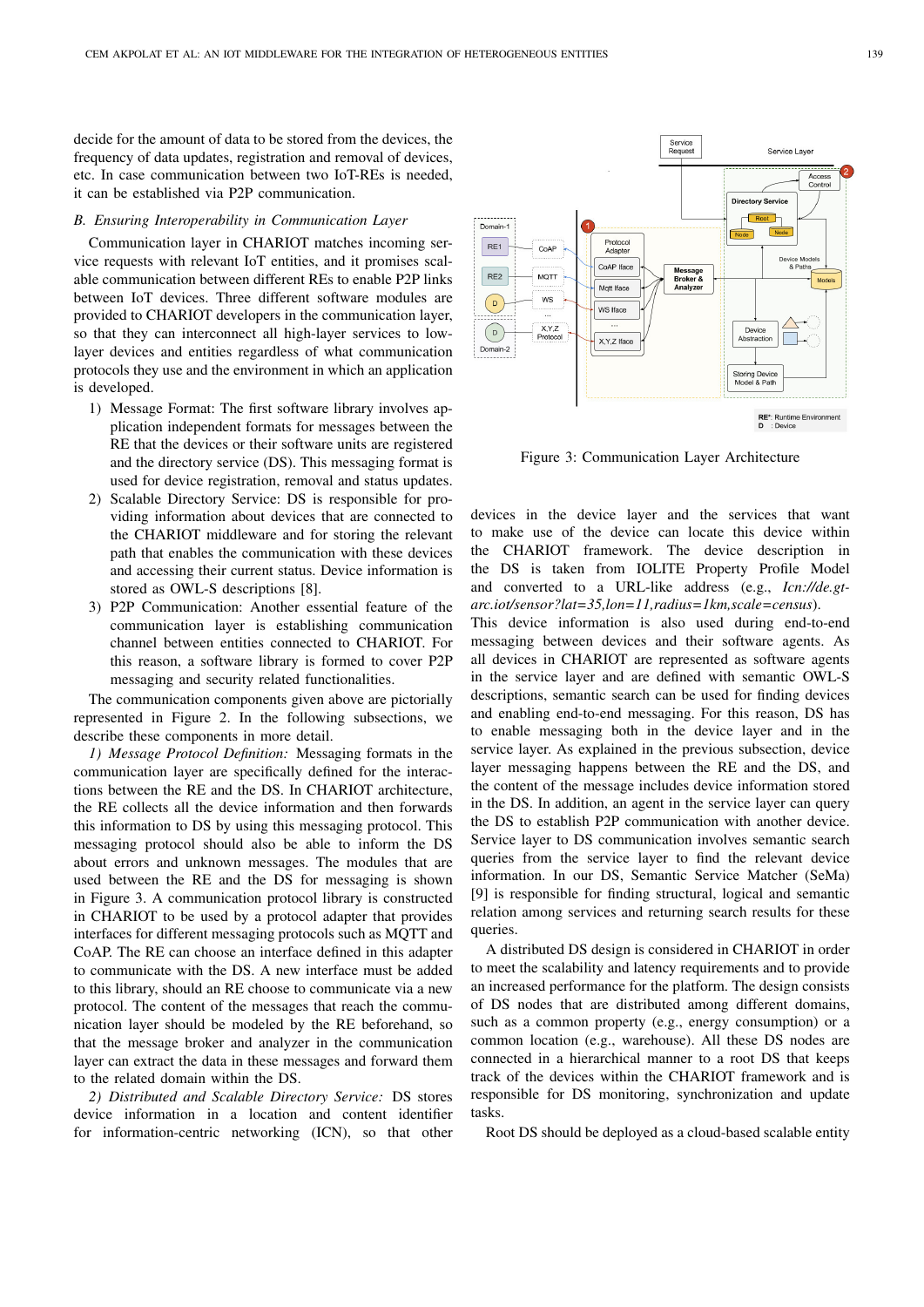

Figure 4: Industry 4.0 Urban Smart Factory Use Case

and should be able to distribute the load on a DS when required. In addition, data caching and sharing functions will be designed for the DS to increase the efficiency and to overcome response time constraint [10]. With all these functionalities, DS forms the backbone of the decentralized, hierarchical and scalable communication infrastructure of CHARIOT, which extends across multiple administrative domains.

An ICN-based architecture is foreseen for the DS design in CHARIOT. In such an architecture, DS nodes serve as ICN routers, where data packets are routed based on their contents in order to match service requests to suitable IoT devices or vice versa [11]. DS nodes can also cache information to speed up querying and data transmission in general. The main advantage of an ICN-based DS structure is its builtin content-based search and caching functions, which is very helpful for service discovery from the service layer. Device registration can either occur at the closest directory node or at the root directory node and then the root directory chooses the most suitable storage node for the device based on the device description.

*3) P2P Communication:* P2P communication can take place as the underlying data exchange for agent-to-agent communication in the service layer, or as direct communication between devices that require data from other devices at the device layer. In the first case, two agents communicate via ActiveMQ protocol at the service layer after searching for

the matching service description in the DS. In the second case, the communication layer is only responsible for data exchange between two REs, as the data passes through the Message Bus. Once the message reaches the RE, communication from the RE to the device is handled internally by the RE. The essential role of this component is to ensure a secured communication channel (Message Bus) between RE and CHARIOT middleware with SSL/TLS or another secure method, while DS is in charge of providing registered device addresses to REs. In addition, the interaction between IoT devices running on different REs (RE-to-RE communication) via P2P communication in a common message format should be defined to provide seamless interaction between devices.

## IV. SMART URBAN FACTORY USE CASE FOR CHARIOT

Industry 4.0 introduces a new manufacturing perspective that uses new technologies and devices that can autonomously communicate and exchange data among each other. In a smart urban factory model, where the decisions are taken in a decentralized fashion thanks to autonomous systems, virtualized copies of physical devices and processes are monitored by more complicated computers, fulfilling almost all requirements of i40. As i40 has a direct relation to Cyber-Physical Systems (CPS), IoT and cloud computing, its improvement is also indispensable, even though it is in the early stages of its development. Moreover, increasing device heterogeneity and their varying requirements (e.g., CPU, bandwidth, memory),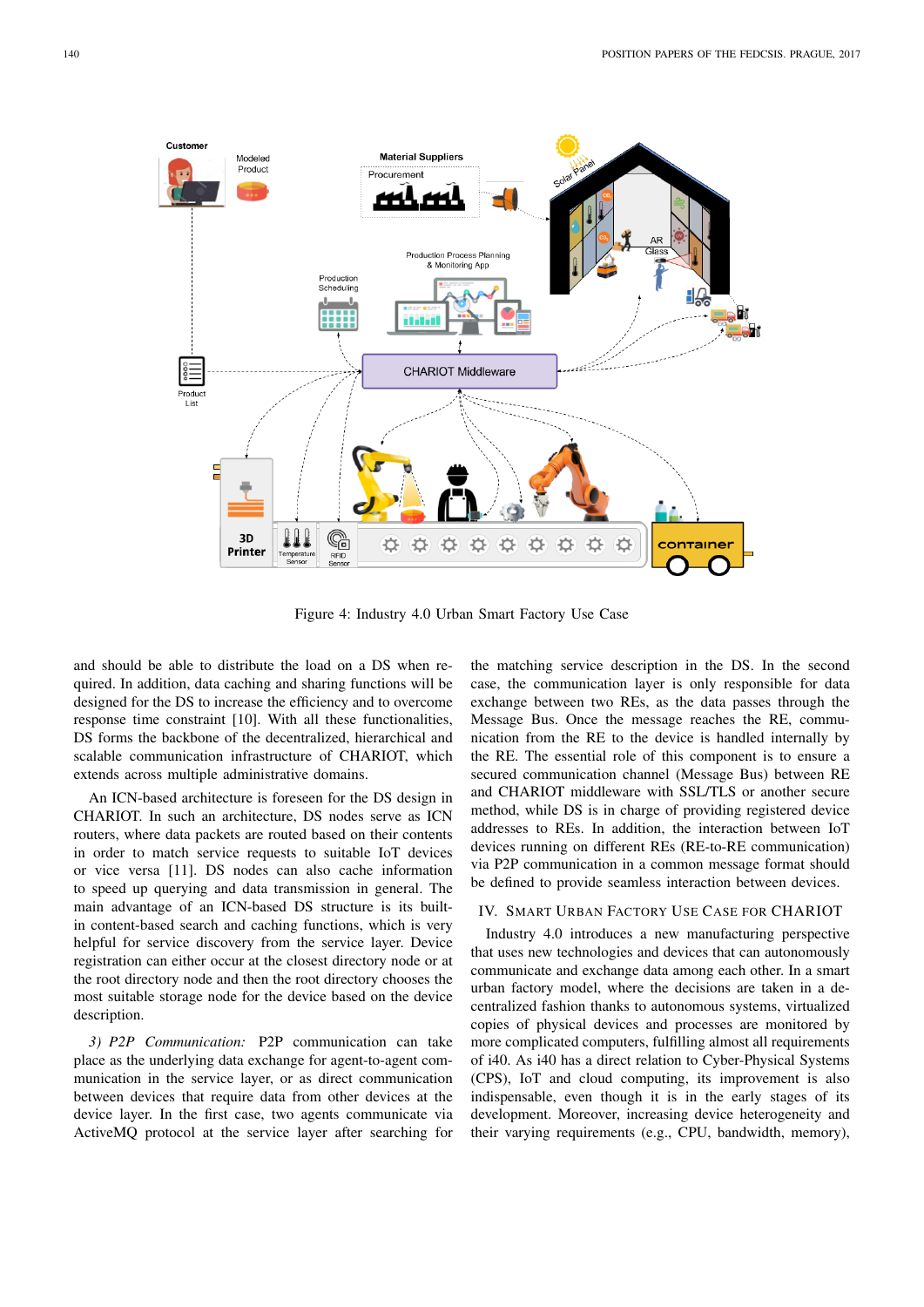the enhancement in analytic functionalities that enable better estimation on the device layer, and generation of efficient business applications with human-machine integration would foster the developments in i40. In the following, we introduce a use case scenario that brings mass customization, 3D printing, predictive maintenance, human-robot interaction, warehousing and augmented reality features together to demonstrate a smart urban factory environment and show how our approach aids in solving its challenges.

In a smart urban factory, we highlight the mass customization [12] feature of i40 and how other i40 features are harmonized with each other. The main idea of the mass customization is to construct a smart factory, as illustrated in Figure 4, which allows customers to create individualized products in any material and form. Customers may have the opportunity to produce a variety of products, ranging from bracelets to certain spare parts required for a machine. Customers use an online drawing platform that enables 3D modeling of the product design, which is then uploaded to CHARIOT middleware. CHARIOT schedules the printing time of the product models by taking many parameters such as priority, 3D printer and cartridge material availability, and energy consumption into account. These parameters' data are retrieved from all devices in the smart factory through REs and then unified in CHARIOT communication layer. The scheduled product models with a unique identifier are printed in 3D printers and on a passive RFID chip containing ID and additional production information. 3D printer receives the printing order from printing service, which can directly access the 3D printers and their functionalities over RE. Once this process is completed, RFID reader helps direct the product to the corresponding conveyor belt. Before boxing the product, an inspection process through the camera should be performed to detect whether the product meets the requirements of the customer design. This process requires object recognition and image processing operations, for which the inspection camera establishes a communication over its RE and communication layer with a service in CHARIOT middleware that enables data processing either in the local or in the cloud. After a successful inspection, the product is taken either by a robot or human worker from the conveyor belt either to be delivered to the delivery truck or to be stored in the warehouse. In the warehouse, the products are stored and preserved with respect to their characteristics by using different sensor technologies such as temperature and humidity control. A continuous data aggregation through warehouse's REs and CHARIOT communication layer is performed as well, and then all data are processed in the CHARIOT middleware to react to any change or an abnormal behavior of the warehouse's sensors or actuators, such as sensor replacement or repair.

#### V. INITIAL RESULTS & FUTURE WORK

CHARIOT communication layer has two main tasks, namely, device abstraction and enabling communication between all devices connected to CHARIOT middleware. The first phase of the project focuses on the device abstraction and in this section we present our initial work conducted in this phase thus far.

Device abstraction phase involves two steps: *i)* modeling a device and its features using *Profile Property Identifier (PPI)* and matching the device functions to the PPI, *ii)* transmitting the abstracted device data via proxy application to the communication layer. For the initial task, we modeled and implemented many devices such as charging station, solar panel, gate, parking sensor, motion sensor, smart meter using IOLITE SDK and PPI. We are now able to abstract devices using *IOLITE Device API* that returns a JSON device data model along with its current values. The implemented devices are depicted in Figure 5. In the second step, we design an IOLITE application that can transmit the device data model to the requester and receive requests from the communication layer or from other devices to execute the functions of connected devices using P2P communication.



Figure 5: IOLITE Device Control Panel and Representation of Devices

This work mainly focuses on the CHARIOT communication layer; however, there are also other important cornerstones that play a crucial role in realizing the IoT middleware. For instance, the representation of devices as a service on JIAC agent-platform [13], the enrichment of services with semantic descriptions, the planning and orchestration of services and a learning engine that provides learning capability and knowledge sharing to services are among the ongoing and planned activities of the CHARIOT project. Furthermore, the project will provide software developers a CHARIOT SDK and a set of service development tools, which facilitate the creation, maintenance and monitoring of services.

#### VI. CONCLUSION

The emerging IoT devices and their increasing variety necessitate an interoperable communication layer in IoT domains. In CHARIOT project, we reflect the device heterogeneity through a smart urban factory use case. To strengthen our approach, we analyzed available IoT REs that are responsible for device connections, and justified the selection of IOLITE as RE. Then, the identified requirements of Industry 4.0